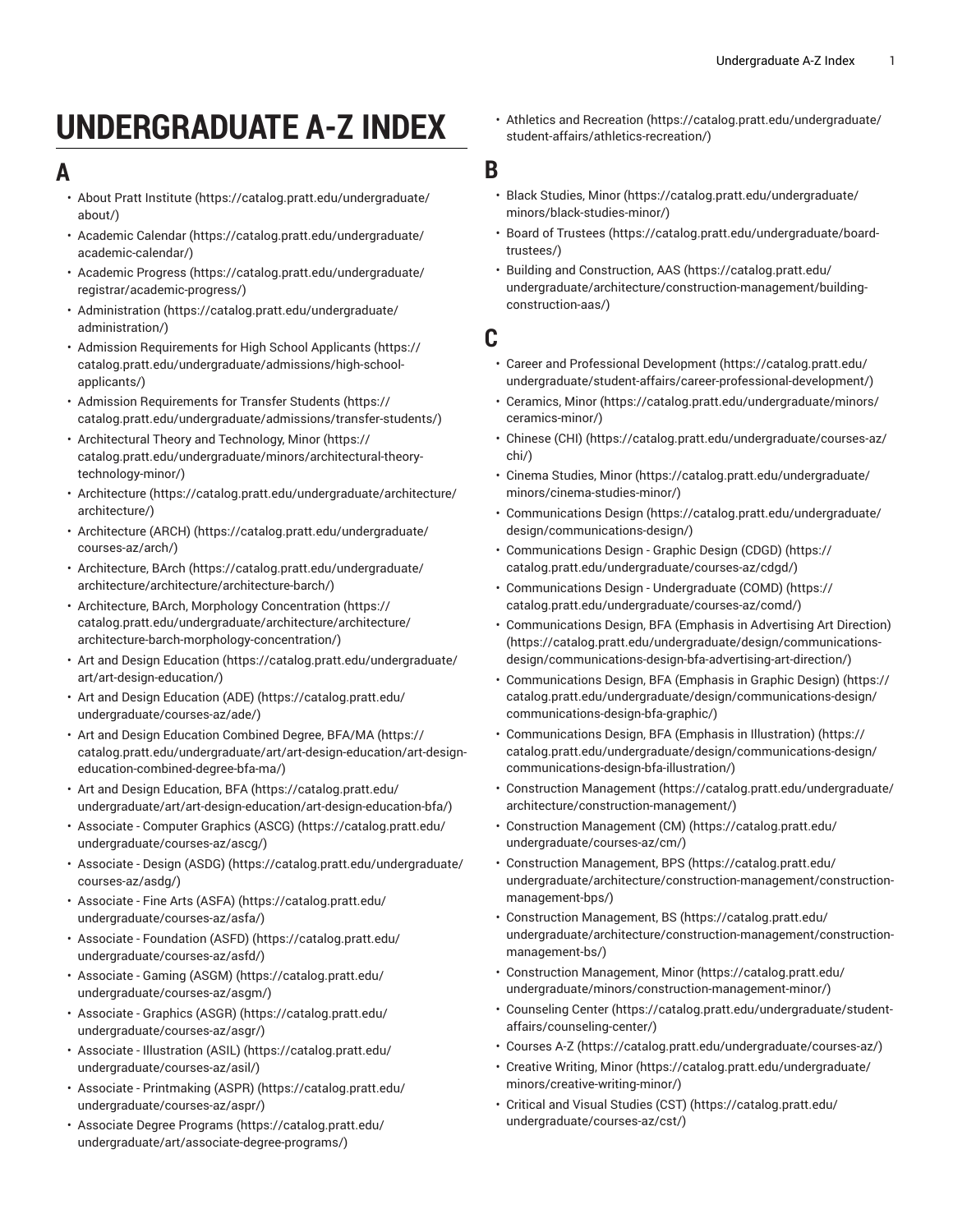- [Critical and Visual Studies, BA](https://catalog.pratt.edu/undergraduate/liberal-arts-sciences/social-science-cultural-studies/critical-visual-studies-ba/) ([https://catalog.pratt.edu/](https://catalog.pratt.edu/undergraduate/liberal-arts-sciences/social-science-cultural-studies/critical-visual-studies-ba/) [undergraduate/liberal-arts-sciences/social-science-cultural-studies/](https://catalog.pratt.edu/undergraduate/liberal-arts-sciences/social-science-cultural-studies/critical-visual-studies-ba/) [critical-visual-studies-ba/\)](https://catalog.pratt.edu/undergraduate/liberal-arts-sciences/social-science-cultural-studies/critical-visual-studies-ba/)
- [Cultural](https://catalog.pratt.edu/undergraduate/courses-az/ch/) History (CH) ([https://catalog.pratt.edu/undergraduate/](https://catalog.pratt.edu/undergraduate/courses-az/ch/) [courses-az/ch/\)](https://catalog.pratt.edu/undergraduate/courses-az/ch/)
- [Cultural Studies, Minor \(https://catalog.pratt.edu/undergraduate/](https://catalog.pratt.edu/undergraduate/minors/cultural-studies-minor/) [minors/cultural-studies-minor/](https://catalog.pratt.edu/undergraduate/minors/cultural-studies-minor/))
- [Customized](https://catalog.pratt.edu/undergraduate/minors/customized-minor/) Minor [\(https://catalog.pratt.edu/undergraduate/minors/](https://catalog.pratt.edu/undergraduate/minors/customized-minor/) [customized-minor/](https://catalog.pratt.edu/undergraduate/minors/customized-minor/))

### **D**

- [Digital](https://catalog.pratt.edu/undergraduate/art/digital-arts/) Arts ([https://catalog.pratt.edu/undergraduate/art/digital](https://catalog.pratt.edu/undergraduate/art/digital-arts/)[arts/](https://catalog.pratt.edu/undergraduate/art/digital-arts/))
- [Digital](https://catalog.pratt.edu/undergraduate/courses-az/dda/) Arts (DDA) [\(https://catalog.pratt.edu/undergraduate/courses](https://catalog.pratt.edu/undergraduate/courses-az/dda/)[az/dda/\)](https://catalog.pratt.edu/undergraduate/courses-az/dda/)
- Digital Arts, BFA (2-D [Animation\)](https://catalog.pratt.edu/undergraduate/art/digital-arts/digital-arts-bfa-2d-animation/) ([https://catalog.pratt.edu/](https://catalog.pratt.edu/undergraduate/art/digital-arts/digital-arts-bfa-2d-animation/) [undergraduate/art/digital-arts/digital-arts-bfa-2d-animation/\)](https://catalog.pratt.edu/undergraduate/art/digital-arts/digital-arts-bfa-2d-animation/)
- Digital Arts, BFA (3-D [Animation\)](https://catalog.pratt.edu/undergraduate/art/digital-arts/digital-arts-bfa-3d-animation/) ([https://catalog.pratt.edu/](https://catalog.pratt.edu/undergraduate/art/digital-arts/digital-arts-bfa-3d-animation/) [undergraduate/art/digital-arts/digital-arts-bfa-3d-animation/\)](https://catalog.pratt.edu/undergraduate/art/digital-arts/digital-arts-bfa-3d-animation/)
- Digital Arts, BFA [\(Interactive](https://catalog.pratt.edu/undergraduate/art/digital-arts/digital-arts-bfa-interactive/) Arts) [\(https://catalog.pratt.edu/](https://catalog.pratt.edu/undergraduate/art/digital-arts/digital-arts-bfa-interactive/) [undergraduate/art/digital-arts/digital-arts-bfa-interactive/\)](https://catalog.pratt.edu/undergraduate/art/digital-arts/digital-arts-bfa-interactive/)
- [Drawing \(DRWG\)](https://catalog.pratt.edu/undergraduate/courses-az/drwg/) ([https://catalog.pratt.edu/undergraduate/courses](https://catalog.pratt.edu/undergraduate/courses-az/drwg/)[az/drwg/\)](https://catalog.pratt.edu/undergraduate/courses-az/drwg/)

## **E**

- [English \(ENGL\)](https://catalog.pratt.edu/undergraduate/courses-az/engl/) ([https://catalog.pratt.edu/undergraduate/courses-az/](https://catalog.pratt.edu/undergraduate/courses-az/engl/) [engl/\)](https://catalog.pratt.edu/undergraduate/courses-az/engl/)
- [Entrepreneurship,](https://catalog.pratt.edu/undergraduate/minors/Entrepreneurship-minor/) Minor ([https://catalog.pratt.edu/undergraduate/](https://catalog.pratt.edu/undergraduate/minors/Entrepreneurship-minor/) [minors/Entrepreneurship-minor/](https://catalog.pratt.edu/undergraduate/minors/Entrepreneurship-minor/))

# **F**

- [Fashion](https://catalog.pratt.edu/undergraduate/design/fashion-design/) Design [\(https://catalog.pratt.edu/undergraduate/design/](https://catalog.pratt.edu/undergraduate/design/fashion-design/) [fashion-design/\)](https://catalog.pratt.edu/undergraduate/design/fashion-design/)
- [Fashion](https://catalog.pratt.edu/undergraduate/courses-az/fasd/) Design (FASD) [\(https://catalog.pratt.edu/undergraduate/](https://catalog.pratt.edu/undergraduate/courses-az/fasd/) [courses-az/fasd/\)](https://catalog.pratt.edu/undergraduate/courses-az/fasd/)
- [Fashion](https://catalog.pratt.edu/undergraduate/design/fashion-design/fashion-design-bfa/) Design, BFA [\(https://catalog.pratt.edu/undergraduate/](https://catalog.pratt.edu/undergraduate/design/fashion-design/fashion-design-bfa/) [design/fashion-design/fashion-design-bfa/](https://catalog.pratt.edu/undergraduate/design/fashion-design/fashion-design-bfa/))
- [Fashion,](https://catalog.pratt.edu/undergraduate/minors/fashion-minor/) Minor ([https://catalog.pratt.edu/undergraduate/minors/](https://catalog.pratt.edu/undergraduate/minors/fashion-minor/) [fashion-minor/](https://catalog.pratt.edu/undergraduate/minors/fashion-minor/))
- Federal Direct Loan [Programs \(https://catalog.pratt.edu/](https://catalog.pratt.edu/undergraduate/financial-aid/federal-direct-loan-programs/) [undergraduate/financial-aid/federal-direct-loan-programs/](https://catalog.pratt.edu/undergraduate/financial-aid/federal-direct-loan-programs/))
- Federal [Programs \(https://catalog.pratt.edu/undergraduate/financial](https://catalog.pratt.edu/undergraduate/financial-aid/federal-programs/)[aid/federal-programs/](https://catalog.pratt.edu/undergraduate/financial-aid/federal-programs/))
- [Film \(https://catalog.pratt.edu/undergraduate/art/film/\)](https://catalog.pratt.edu/undergraduate/art/film/)
- [Film,](https://catalog.pratt.edu/undergraduate/art/film/film-bfa/) BFA ([https://catalog.pratt.edu/undergraduate/art/film/film-bfa/\)](https://catalog.pratt.edu/undergraduate/art/film/film-bfa/)
- [Film/Video \(FVID\)](https://catalog.pratt.edu/undergraduate/courses-az/fvid/) ([https://catalog.pratt.edu/undergraduate/courses](https://catalog.pratt.edu/undergraduate/courses-az/fvid/)[az/fvid/](https://catalog.pratt.edu/undergraduate/courses-az/fvid/))
- [Film/Video, Minor \(https://catalog.pratt.edu/undergraduate/minors/](https://catalog.pratt.edu/undergraduate/minors/film-video-minor/) [film-video-minor/](https://catalog.pratt.edu/undergraduate/minors/film-video-minor/))
- [Financial Aid \(https://catalog.pratt.edu/undergraduate/financial-aid/\)](https://catalog.pratt.edu/undergraduate/financial-aid/)
- [Financial Aid Instructions and Schedules \(https://catalog.pratt.edu/](https://catalog.pratt.edu/undergraduate/financial-aid/instructions-schedules/) [undergraduate/financial-aid/instructions-schedules/](https://catalog.pratt.edu/undergraduate/financial-aid/instructions-schedules/))
- [Fine](https://catalog.pratt.edu/undergraduate/art/fine-arts/) Arts (<https://catalog.pratt.edu/undergraduate/art/fine-arts/>)
- [Fine](https://catalog.pratt.edu/undergraduate/courses-az/fa/) Arts (FA) ([https://catalog.pratt.edu/undergraduate/courses-az/](https://catalog.pratt.edu/undergraduate/courses-az/fa/) [fa/](https://catalog.pratt.edu/undergraduate/courses-az/fa/))
- Fine Arts [Seminars](https://catalog.pratt.edu/undergraduate/courses-az/fau/) (FAU) ([https://catalog.pratt.edu/undergraduate/](https://catalog.pratt.edu/undergraduate/courses-az/fau/) [courses-az/fau/\)](https://catalog.pratt.edu/undergraduate/courses-az/fau/)
- Fine Arts, BFA [\(Emphasis](https://catalog.pratt.edu/undergraduate/art/fine-arts/fine-arts-bfa-drawing/) in Drawing) ([https://catalog.pratt.edu/](https://catalog.pratt.edu/undergraduate/art/fine-arts/fine-arts-bfa-drawing/) [undergraduate/art/fine-arts/fine-arts-bfa-drawing/](https://catalog.pratt.edu/undergraduate/art/fine-arts/fine-arts-bfa-drawing/))
- Fine Arts, BFA [\(Emphasis](https://catalog.pratt.edu/undergraduate/art/fine-arts/fine-arts-bfa-jewelry/) in Jewelry) ([https://catalog.pratt.edu/](https://catalog.pratt.edu/undergraduate/art/fine-arts/fine-arts-bfa-jewelry/) [undergraduate/art/fine-arts/fine-arts-bfa-jewelry/\)](https://catalog.pratt.edu/undergraduate/art/fine-arts/fine-arts-bfa-jewelry/)
- Fine Arts, BFA [\(Emphasis](https://catalog.pratt.edu/undergraduate/art/fine-arts/fine-arts-bfa-painting/) in Painting) ([https://catalog.pratt.edu/](https://catalog.pratt.edu/undergraduate/art/fine-arts/fine-arts-bfa-painting/) [undergraduate/art/fine-arts/fine-arts-bfa-painting/\)](https://catalog.pratt.edu/undergraduate/art/fine-arts/fine-arts-bfa-painting/)
- Fine Arts, BFA (Emphasis in [Printmaking\)](https://catalog.pratt.edu/undergraduate/art/fine-arts/fine-arts-bfa-printmaking/) ([https://catalog.pratt.edu/](https://catalog.pratt.edu/undergraduate/art/fine-arts/fine-arts-bfa-printmaking/) [undergraduate/art/fine-arts/fine-arts-bfa-printmaking/\)](https://catalog.pratt.edu/undergraduate/art/fine-arts/fine-arts-bfa-printmaking/)
- Fine Arts, BFA [\(Emphasis](https://catalog.pratt.edu/undergraduate/art/fine-arts/fine-arts-bfa-sculpture-integrated-practices/) in Sculpture and Integrated Practices) [\(https://catalog.pratt.edu/undergraduate/art/fine-arts/fine-arts-bfa](https://catalog.pratt.edu/undergraduate/art/fine-arts/fine-arts-bfa-sculpture-integrated-practices/)[sculpture-integrated-practices/\)](https://catalog.pratt.edu/undergraduate/art/fine-arts/fine-arts-bfa-sculpture-integrated-practices/)
- FlyWire for [International](https://catalog.pratt.edu/undergraduate/tuition-fees/international-students/) Students ([https://catalog.pratt.edu/](https://catalog.pratt.edu/undergraduate/tuition-fees/international-students/) [undergraduate/tuition-fees/international-students/](https://catalog.pratt.edu/undergraduate/tuition-fees/international-students/))
- [Foundation](https://catalog.pratt.edu/undergraduate/foundation/) [\(https://catalog.pratt.edu/undergraduate/foundation/\)](https://catalog.pratt.edu/undergraduate/foundation/)
- [Foundation](https://catalog.pratt.edu/undergraduate/foundation/) [\(https://catalog.pratt.edu/undergraduate/foundation/\)](https://catalog.pratt.edu/undergraduate/foundation/)
- [Foundation](https://catalog.pratt.edu/undergraduate/foundation/) [\(https://catalog.pratt.edu/undergraduate/foundation/\)](https://catalog.pratt.edu/undergraduate/foundation/)
- [Foundation](https://catalog.pratt.edu/undergraduate/courses-az/fdc/) (FDC) [\(https://catalog.pratt.edu/undergraduate/courses](https://catalog.pratt.edu/undergraduate/courses-az/fdc/)[az/fdc/\)](https://catalog.pratt.edu/undergraduate/courses-az/fdc/)
- French [\(FREN\) \(https://catalog.pratt.edu/undergraduate/courses-az/](https://catalog.pratt.edu/undergraduate/courses-az/fren/) [fren/\)](https://catalog.pratt.edu/undergraduate/courses-az/fren/)

# **G**

- [Game](https://catalog.pratt.edu/undergraduate/art/digital-arts/game-arts-bfa/) Arts, BFA [\(https://catalog.pratt.edu/undergraduate/art/digital](https://catalog.pratt.edu/undergraduate/art/digital-arts/game-arts-bfa/)[arts/game-arts-bfa/\)](https://catalog.pratt.edu/undergraduate/art/digital-arts/game-arts-bfa/)
- Game Design and [Interactive](https://catalog.pratt.edu/undergraduate/art/associate-degree-programs/game-design-interactive-media-aos/) Media, AOS ([https://catalog.pratt.edu/](https://catalog.pratt.edu/undergraduate/art/associate-degree-programs/game-design-interactive-media-aos/) [undergraduate/art/associate-degree-programs/game-design](https://catalog.pratt.edu/undergraduate/art/associate-degree-programs/game-design-interactive-media-aos/)[interactive-media-aos/](https://catalog.pratt.edu/undergraduate/art/associate-degree-programs/game-design-interactive-media-aos/))
- [Gender and Sexuality Studies, Minor](https://catalog.pratt.edu/undergraduate/minors/gender-sexuality-studies-minor/) ([https://catalog.pratt.edu/](https://catalog.pratt.edu/undergraduate/minors/gender-sexuality-studies-minor/) [undergraduate/minors/gender-sexuality-studies-minor/\)](https://catalog.pratt.edu/undergraduate/minors/gender-sexuality-studies-minor/)
- General Education [Requirements](https://catalog.pratt.edu/undergraduate/liberal-arts-sciences/general-education-requirements/) ([https://catalog.pratt.edu/](https://catalog.pratt.edu/undergraduate/liberal-arts-sciences/general-education-requirements/) [undergraduate/liberal-arts-sciences/general-education](https://catalog.pratt.edu/undergraduate/liberal-arts-sciences/general-education-requirements/)[requirements/](https://catalog.pratt.edu/undergraduate/liberal-arts-sciences/general-education-requirements/))
- [Graduation](https://catalog.pratt.edu/undergraduate/registrar/graduation/) and Degrees ([https://catalog.pratt.edu/undergraduate/](https://catalog.pratt.edu/undergraduate/registrar/graduation/) [registrar/graduation/](https://catalog.pratt.edu/undergraduate/registrar/graduation/))
- [Graphic Design, AOS](https://catalog.pratt.edu/undergraduate/art/associate-degree-programs/graphic-design-aos/) ([https://catalog.pratt.edu/undergraduate/art/](https://catalog.pratt.edu/undergraduate/art/associate-degree-programs/graphic-design-aos/) [associate-degree-programs/graphic-design-aos/\)](https://catalog.pratt.edu/undergraduate/art/associate-degree-programs/graphic-design-aos/)
- [Graphic Design/Illustration, AAS](https://catalog.pratt.edu/undergraduate/art/associate-degree-programs/graphic-design-illustration-aas/) ([https://catalog.pratt.edu/](https://catalog.pratt.edu/undergraduate/art/associate-degree-programs/graphic-design-illustration-aas/) [undergraduate/art/associate-degree-programs/graphic-design](https://catalog.pratt.edu/undergraduate/art/associate-degree-programs/graphic-design-illustration-aas/)[illustration-aas/](https://catalog.pratt.edu/undergraduate/art/associate-degree-programs/graphic-design-illustration-aas/))

### **H**

- Health [Services \(https://catalog.pratt.edu/undergraduate/student](https://catalog.pratt.edu/undergraduate/student-affairs/health-services/)[affairs/health-services/\)](https://catalog.pratt.edu/undergraduate/student-affairs/health-services/)
- [History](https://catalog.pratt.edu/undergraduate/liberal-arts-sciences/history-art-design/) of Art and Design [\(https://catalog.pratt.edu/undergraduate/](https://catalog.pratt.edu/undergraduate/liberal-arts-sciences/history-art-design/) [liberal-arts-sciences/history-art-design/](https://catalog.pratt.edu/undergraduate/liberal-arts-sciences/history-art-design/))
- [History](https://catalog.pratt.edu/undergraduate/courses-az/had/) of Art and Design (HAD) ([https://catalog.pratt.edu/](https://catalog.pratt.edu/undergraduate/courses-az/had/) [undergraduate/courses-az/had/\)](https://catalog.pratt.edu/undergraduate/courses-az/had/)
- History of Art and [Design,](https://catalog.pratt.edu/undergraduate/liberal-arts-sciences/history-art-design/history-art-design-ba/) BA [\(https://catalog.pratt.edu/](https://catalog.pratt.edu/undergraduate/liberal-arts-sciences/history-art-design/history-art-design-ba/) [undergraduate/liberal-arts-sciences/history-art-design/history-art](https://catalog.pratt.edu/undergraduate/liberal-arts-sciences/history-art-design/history-art-design-ba/)[design-ba/\)](https://catalog.pratt.edu/undergraduate/liberal-arts-sciences/history-art-design/history-art-design-ba/)
- History of Art and [Design,](https://catalog.pratt.edu/undergraduate/liberal-arts-sciences/history-art-design/history-art-design-bfa/) BFA ([https://catalog.pratt.edu/](https://catalog.pratt.edu/undergraduate/liberal-arts-sciences/history-art-design/history-art-design-bfa/) [undergraduate/liberal-arts-sciences/history-art-design/history-art](https://catalog.pratt.edu/undergraduate/liberal-arts-sciences/history-art-design/history-art-design-bfa/)[design-bfa/\)](https://catalog.pratt.edu/undergraduate/liberal-arts-sciences/history-art-design/history-art-design-bfa/)
- [History](https://catalog.pratt.edu/undergraduate/minors/history-art-minor/) of Art, Minor [\(https://catalog.pratt.edu/undergraduate/](https://catalog.pratt.edu/undergraduate/minors/history-art-minor/) [minors/history-art-minor/](https://catalog.pratt.edu/undergraduate/minors/history-art-minor/))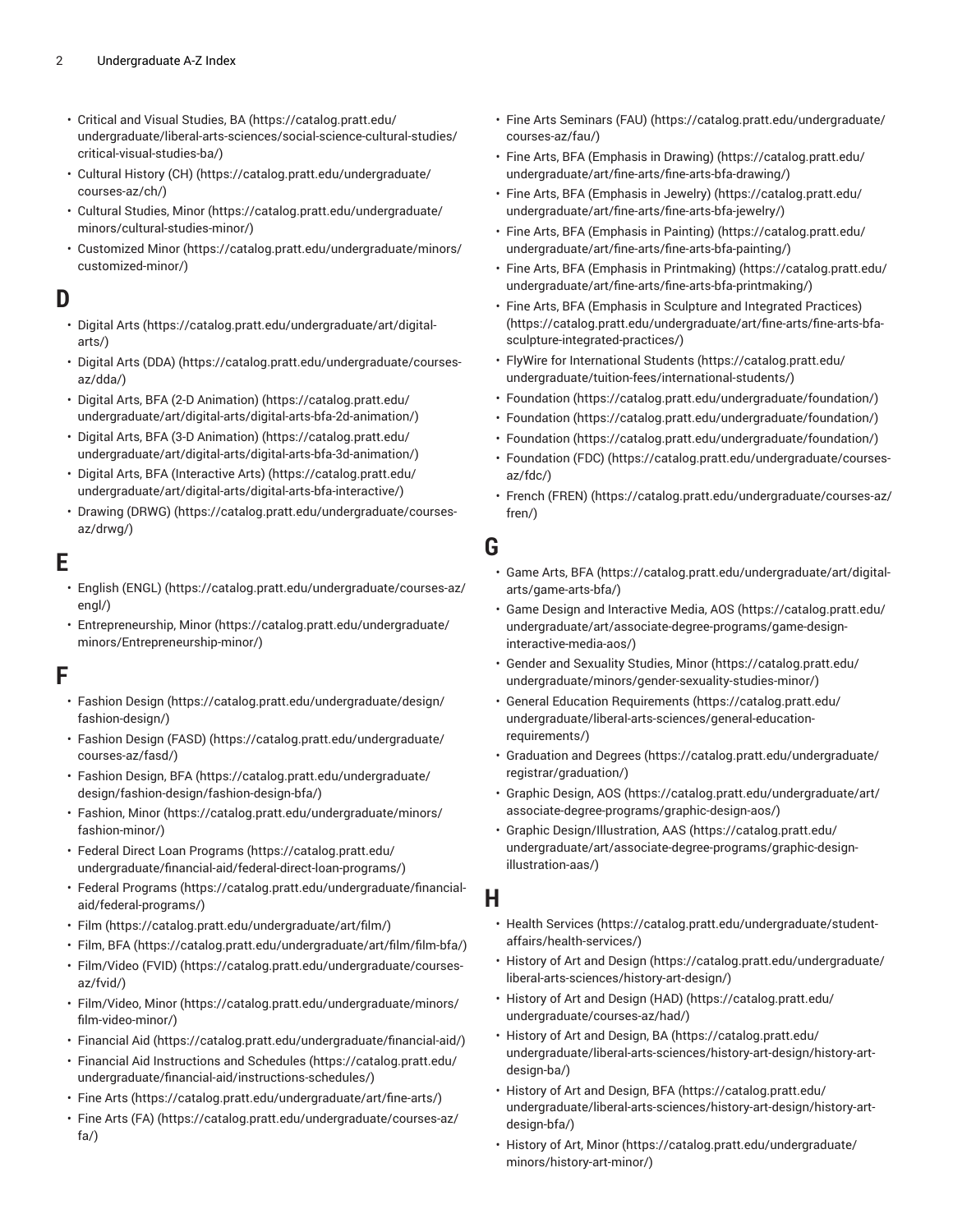- [History](https://catalog.pratt.edu/undergraduate/about/history/) of Pratt ([https://catalog.pratt.edu/undergraduate/about/](https://catalog.pratt.edu/undergraduate/about/history/) [history/](https://catalog.pratt.edu/undergraduate/about/history/))
- [Humanities and Media Studies](https://catalog.pratt.edu/undergraduate/liberal-arts-sciences/humanities-media-studies/) ([https://catalog.pratt.edu/](https://catalog.pratt.edu/undergraduate/liberal-arts-sciences/humanities-media-studies/) [undergraduate/liberal-arts-sciences/humanities-media-studies/](https://catalog.pratt.edu/undergraduate/liberal-arts-sciences/humanities-media-studies/))
- [Humanities and Media Studies \(HMS\)](https://catalog.pratt.edu/undergraduate/courses-az/hms/) ([https://catalog.pratt.edu/](https://catalog.pratt.edu/undergraduate/courses-az/hms/) [undergraduate/courses-az/hms/\)](https://catalog.pratt.edu/undergraduate/courses-az/hms/)

**I**

- [Illustration, AOS](https://catalog.pratt.edu/undergraduate/art/associate-degree-programs/illustration-aos/) ([https://catalog.pratt.edu/undergraduate/art/](https://catalog.pratt.edu/undergraduate/art/associate-degree-programs/illustration-aos/) [associate-degree-programs/illustration-aos/\)](https://catalog.pratt.edu/undergraduate/art/associate-degree-programs/illustration-aos/)
- [Industrial Design \(https://catalog.pratt.edu/undergraduate/design/](https://catalog.pratt.edu/undergraduate/design/industrial-design/) [industrial-design/](https://catalog.pratt.edu/undergraduate/design/industrial-design/))
- [Industrial Design \(IND\)](https://catalog.pratt.edu/undergraduate/courses-az/ind/) ([https://catalog.pratt.edu/undergraduate/](https://catalog.pratt.edu/undergraduate/courses-az/ind/) [courses-az/ind/\)](https://catalog.pratt.edu/undergraduate/courses-az/ind/)
- [Industrial Design, BID](https://catalog.pratt.edu/undergraduate/design/industrial-design/industrial-design-bid/) ([https://catalog.pratt.edu/undergraduate/](https://catalog.pratt.edu/undergraduate/design/industrial-design/industrial-design-bid/) [design/industrial-design/industrial-design-bid/](https://catalog.pratt.edu/undergraduate/design/industrial-design/industrial-design-bid/))
- [Intensive](https://catalog.pratt.edu/undergraduate/liberal-arts-sciences/intensive-english-program/) English Program ([https://catalog.pratt.edu/undergraduate/](https://catalog.pratt.edu/undergraduate/liberal-arts-sciences/intensive-english-program/) [liberal-arts-sciences/intensive-english-program/](https://catalog.pratt.edu/undergraduate/liberal-arts-sciences/intensive-english-program/))
- [Interior Design \(https://catalog.pratt.edu/undergraduate/design/](https://catalog.pratt.edu/undergraduate/design/interior-design/) [interior-design/](https://catalog.pratt.edu/undergraduate/design/interior-design/))
- [Interior](https://catalog.pratt.edu/undergraduate/courses-az/int/) Design (INT) [\(https://catalog.pratt.edu/undergraduate/](https://catalog.pratt.edu/undergraduate/courses-az/int/) [courses-az/int/](https://catalog.pratt.edu/undergraduate/courses-az/int/))
- Interior [Design,](https://catalog.pratt.edu/undergraduate/design/interior-design/interior-design-bfa/) BFA [\(https://catalog.pratt.edu/undergraduate/](https://catalog.pratt.edu/undergraduate/design/interior-design/interior-design-bfa/) [design/interior-design/interior-design-bfa/](https://catalog.pratt.edu/undergraduate/design/interior-design/interior-design-bfa/))
- [Interior Design, Minor](https://catalog.pratt.edu/undergraduate/minors/interior-design-minor/) ([https://catalog.pratt.edu/undergraduate/](https://catalog.pratt.edu/undergraduate/minors/interior-design-minor/) [minors/interior-design-minor/](https://catalog.pratt.edu/undergraduate/minors/interior-design-minor/))
- [International Affairs \(https://catalog.pratt.edu/undergraduate/](https://catalog.pratt.edu/undergraduate/student-affairs/international-affairs/) [student-affairs/international-affairs/](https://catalog.pratt.edu/undergraduate/student-affairs/international-affairs/))
- [Italian](https://catalog.pratt.edu/undergraduate/courses-az/ital/) (ITAL) [\(https://catalog.pratt.edu/undergraduate/courses-az/](https://catalog.pratt.edu/undergraduate/courses-az/ital/) [ital/](https://catalog.pratt.edu/undergraduate/courses-az/ital/))

## **J**

• [Jewelry](https://catalog.pratt.edu/undergraduate/courses-az/jwlr/) (JWLR) ([https://catalog.pratt.edu/undergraduate/courses](https://catalog.pratt.edu/undergraduate/courses-az/jwlr/)[az/jwlr/\)](https://catalog.pratt.edu/undergraduate/courses-az/jwlr/)

## **L**

- [Learning/Access Center](https://catalog.pratt.edu/undergraduate/student-affairs/learning-access-center/) [\(https://catalog.pratt.edu/undergraduate/](https://catalog.pratt.edu/undergraduate/student-affairs/learning-access-center/) [student-affairs/learning-access-center/](https://catalog.pratt.edu/undergraduate/student-affairs/learning-access-center/))
- Liberal Arts and [Sciences](https://catalog.pratt.edu/undergraduate/courses-az/las/) (LAS) ([https://catalog.pratt.edu/](https://catalog.pratt.edu/undergraduate/courses-az/las/) [undergraduate/courses-az/las/](https://catalog.pratt.edu/undergraduate/courses-az/las/))
- [Libraries](https://catalog.pratt.edu/undergraduate/libraries/) (<https://catalog.pratt.edu/undergraduate/libraries/>)
- [Literature](https://catalog.pratt.edu/undergraduate/minors/literature-writing-minor/) and Writing, Minor ([https://catalog.pratt.edu/](https://catalog.pratt.edu/undergraduate/minors/literature-writing-minor/) [undergraduate/minors/literature-writing-minor/\)](https://catalog.pratt.edu/undergraduate/minors/literature-writing-minor/)

### **M**

- [Management](https://catalog.pratt.edu/undergraduate/courses-az/mgmt/) (MGMT) ([https://catalog.pratt.edu/undergraduate/](https://catalog.pratt.edu/undergraduate/courses-az/mgmt/) [courses-az/mgmt/](https://catalog.pratt.edu/undergraduate/courses-az/mgmt/))
- [Math and Science \(https://catalog.pratt.edu/undergraduate/liberal](https://catalog.pratt.edu/undergraduate/liberal-arts-sciences/math-science/)[arts-sciences/math-science/](https://catalog.pratt.edu/undergraduate/liberal-arts-sciences/math-science/))
- [Math and Science \(MSCI\)](https://catalog.pratt.edu/undergraduate/courses-az/msci/) ([https://catalog.pratt.edu/undergraduate/](https://catalog.pratt.edu/undergraduate/courses-az/msci/) [courses-az/msci/](https://catalog.pratt.edu/undergraduate/courses-az/msci/))
- [Mathematics](https://catalog.pratt.edu/undergraduate/courses-az/math/) (MATH) [\(https://catalog.pratt.edu/undergraduate/](https://catalog.pratt.edu/undergraduate/courses-az/math/) [courses-az/math/\)](https://catalog.pratt.edu/undergraduate/courses-az/math/)
- [Media Studies, Minor \(https://catalog.pratt.edu/undergraduate/](https://catalog.pratt.edu/undergraduate/minors/media-studies-minor/) [minors/media-studies-minor/](https://catalog.pratt.edu/undergraduate/minors/media-studies-minor/))
- [Minors](https://catalog.pratt.edu/undergraduate/minors/) (<https://catalog.pratt.edu/undergraduate/minors/>)
- [Morphology Minor](https://catalog.pratt.edu/undergraduate/minors/morphology-minor/) ([https://catalog.pratt.edu/undergraduate/minors/](https://catalog.pratt.edu/undergraduate/minors/morphology-minor/) [morphology-minor/\)](https://catalog.pratt.edu/undergraduate/minors/morphology-minor/)
- Museum and Gallery [Practices,](https://catalog.pratt.edu/undergraduate/minors/museum-gallery-practices-minor/) Minor [\(https://catalog.pratt.edu/](https://catalog.pratt.edu/undergraduate/minors/museum-gallery-practices-minor/) [undergraduate/minors/museum-gallery-practices-minor/](https://catalog.pratt.edu/undergraduate/minors/museum-gallery-practices-minor/))

## **P**

- [Painting](https://catalog.pratt.edu/undergraduate/courses-az/ptg/) (PTG) [\(https://catalog.pratt.edu/undergraduate/courses-az/](https://catalog.pratt.edu/undergraduate/courses-az/ptg/) [ptg/\)](https://catalog.pratt.edu/undergraduate/courses-az/ptg/)
- [Painting/Drawing,](https://catalog.pratt.edu/undergraduate/art/associate-degree-programs/painting-drawing-aas/) AAS ([https://catalog.pratt.edu/undergraduate/art/](https://catalog.pratt.edu/undergraduate/art/associate-degree-programs/painting-drawing-aas/) [associate-degree-programs/painting-drawing-aas/\)](https://catalog.pratt.edu/undergraduate/art/associate-degree-programs/painting-drawing-aas/)
- [Performance](https://catalog.pratt.edu/undergraduate/minors/performance-performance-studies-minor/) and Performance Studies, Minor [\(https://](https://catalog.pratt.edu/undergraduate/minors/performance-performance-studies-minor/) [catalog.pratt.edu/undergraduate/minors/performance-performance](https://catalog.pratt.edu/undergraduate/minors/performance-performance-studies-minor/)[studies-minor/](https://catalog.pratt.edu/undergraduate/minors/performance-performance-studies-minor/))
- [Philosophy \(PHIL\)](https://catalog.pratt.edu/undergraduate/courses-az/phil/) ([https://catalog.pratt.edu/undergraduate/courses](https://catalog.pratt.edu/undergraduate/courses-az/phil/)[az/phil/\)](https://catalog.pratt.edu/undergraduate/courses-az/phil/)
- [Philosophy,](https://catalog.pratt.edu/undergraduate/minors/philosophy-minor/) Minor ([https://catalog.pratt.edu/undergraduate/minors/](https://catalog.pratt.edu/undergraduate/minors/philosophy-minor/) [philosophy-minor/](https://catalog.pratt.edu/undergraduate/minors/philosophy-minor/))
- [Photography \(https://catalog.pratt.edu/undergraduate/art/](https://catalog.pratt.edu/undergraduate/art/photography/) [photography/](https://catalog.pratt.edu/undergraduate/art/photography/))
- [Photography](https://catalog.pratt.edu/undergraduate/courses-az/phot/) (PHOT) [\(https://catalog.pratt.edu/undergraduate/](https://catalog.pratt.edu/undergraduate/courses-az/phot/) [courses-az/phot/\)](https://catalog.pratt.edu/undergraduate/courses-az/phot/)
- [Photography,](https://catalog.pratt.edu/undergraduate/art/photography/photography-bfa/) BFA ([https://catalog.pratt.edu/undergraduate/art/](https://catalog.pratt.edu/undergraduate/art/photography/photography-bfa/) [photography/photography-bfa/](https://catalog.pratt.edu/undergraduate/art/photography/photography-bfa/))
- [Photography,](https://catalog.pratt.edu/undergraduate/minors/photography-minor/) Minor [\(https://catalog.pratt.edu/undergraduate/](https://catalog.pratt.edu/undergraduate/minors/photography-minor/) [minors/photography-minor/\)](https://catalog.pratt.edu/undergraduate/minors/photography-minor/)
- [Physics](https://catalog.pratt.edu/undergraduate/courses-az/phys/) (PHYS) [\(https://catalog.pratt.edu/undergraduate/courses](https://catalog.pratt.edu/undergraduate/courses-az/phys/)[az/phys/\)](https://catalog.pratt.edu/undergraduate/courses-az/phys/)
- [Poetics](https://catalog.pratt.edu/undergraduate/courses-az/plab/) Lab (PLAB) [\(https://catalog.pratt.edu/undergraduate/](https://catalog.pratt.edu/undergraduate/courses-az/plab/) [courses-az/plab/\)](https://catalog.pratt.edu/undergraduate/courses-az/plab/)
- Pratt [Institutional](https://catalog.pratt.edu/undergraduate/financial-aid/institutional-programs/) Programs [\(https://catalog.pratt.edu/](https://catalog.pratt.edu/undergraduate/financial-aid/institutional-programs/) [undergraduate/financial-aid/institutional-programs/\)](https://catalog.pratt.edu/undergraduate/financial-aid/institutional-programs/)
- Pratt [Integrative](https://catalog.pratt.edu/undergraduate/courses-az/pic/) Course (PIC) [\(https://catalog.pratt.edu/](https://catalog.pratt.edu/undergraduate/courses-az/pic/) [undergraduate/courses-az/pic/](https://catalog.pratt.edu/undergraduate/courses-az/pic/))
- Pratt [Integrative](https://catalog.pratt.edu/undergraduate/integrative-courses/) Courses ([https://catalog.pratt.edu/undergraduate/](https://catalog.pratt.edu/undergraduate/integrative-courses/) [integrative-courses/\)](https://catalog.pratt.edu/undergraduate/integrative-courses/)
- [Pratt Students \(https://catalog.pratt.edu/undergraduate/about/](https://catalog.pratt.edu/undergraduate/about/students/) [students/](https://catalog.pratt.edu/undergraduate/about/students/))
- [Pratt's Campuses \(https://catalog.pratt.edu/undergraduate/about/](https://catalog.pratt.edu/undergraduate/about/pratts-campuses/) [pratts-campuses/\)](https://catalog.pratt.edu/undergraduate/about/pratts-campuses/)
- [Printmaking](https://catalog.pratt.edu/undergraduate/courses-az/prnt/) (PRNT) ([https://catalog.pratt.edu/undergraduate/](https://catalog.pratt.edu/undergraduate/courses-az/prnt/) [courses-az/prnt/\)](https://catalog.pratt.edu/undergraduate/courses-az/prnt/)
- [Programs](https://catalog.pratt.edu/undergraduate/programs-az/) A-Z [\(https://catalog.pratt.edu/undergraduate/programs](https://catalog.pratt.edu/undergraduate/programs-az/)[az/](https://catalog.pratt.edu/undergraduate/programs-az/))
- [Psychology,](https://catalog.pratt.edu/undergraduate/minors/psychology-minor/) Minor ([https://catalog.pratt.edu/undergraduate/minors/](https://catalog.pratt.edu/undergraduate/minors/psychology-minor/) [psychology-minor/\)](https://catalog.pratt.edu/undergraduate/minors/psychology-minor/)

## **R**

- [Refunds](https://catalog.pratt.edu/undergraduate/tuition-fees/refunds/) [\(https://catalog.pratt.edu/undergraduate/tuition-fees/](https://catalog.pratt.edu/undergraduate/tuition-fees/refunds/) [refunds/](https://catalog.pratt.edu/undergraduate/tuition-fees/refunds/))
- [Registrar](https://catalog.pratt.edu/undergraduate/registrar/) ([https://catalog.pratt.edu/undergraduate/registrar/\)](https://catalog.pratt.edu/undergraduate/registrar/)
- [Registration](https://catalog.pratt.edu/undergraduate/registrar/registration/) and Enrollment [\(https://catalog.pratt.edu/](https://catalog.pratt.edu/undergraduate/registrar/registration/) [undergraduate/registrar/registration/\)](https://catalog.pratt.edu/undergraduate/registrar/registration/)
- [Residential](https://catalog.pratt.edu/undergraduate/student-affairs/residential-life-housing/) Life and Housing ([https://catalog.pratt.edu/](https://catalog.pratt.edu/undergraduate/student-affairs/residential-life-housing/) [undergraduate/student-affairs/residential-life-housing/\)](https://catalog.pratt.edu/undergraduate/student-affairs/residential-life-housing/)